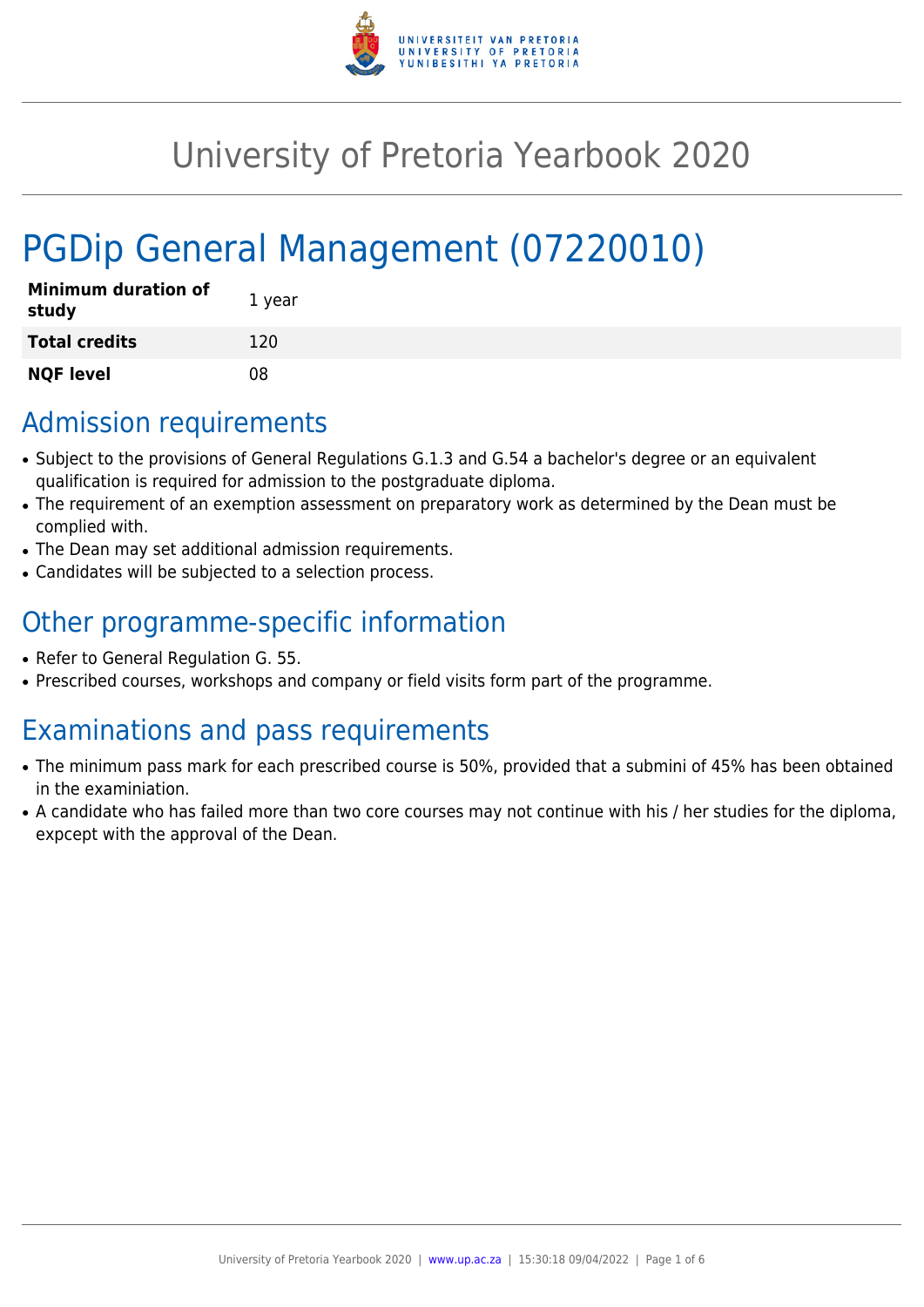

# Curriculum: Final year

**Minimum credits: 120**

# **Core modules**

# **Applied business project 751 (GIA 751)**

| <b>Module credits</b>         | 20.00                                |
|-------------------------------|--------------------------------------|
| <b>Prerequisites</b>          | No prerequisites.                    |
| <b>Contact time</b>           | 28 contact hours per 3 week cycle    |
| Language of tuition           | Module is presented in English       |
| <b>Department</b>             | Gordon Institute of Business Science |
| <b>Period of presentation</b> | Semester 1 or Semester 2             |

#### **Module content**

This module is designed to enable students to analyse business problems, derive appropriate solutions, and communicate them effectively. Through classroom instruction and individual feedback, students learn to analyse a business case, generate and review solutions, and prepare a clear, logical written summary of their analysis. Students analyse the problem, conduct the appropriate research in the industry, apply the models and techniques covered, and prepare a consulting report for presentation to management and faculty.

### **Business communication for impact 752 (GIA 752)**

| <b>Module credits</b>         | 20.00                                |
|-------------------------------|--------------------------------------|
| <b>Prerequisites</b>          | No prerequisites.                    |
| <b>Contact time</b>           | 28 contact hours per 3 week cycle    |
| Language of tuition           | Module is presented in English       |
| <b>Department</b>             | Gordon Institute of Business Science |
| <b>Period of presentation</b> | Semester 1 or Semester 2             |

#### **Module content**

This module is designed to enable students to analyse communication strategies and the impact they have on markets. The skills learnt include the cognitive skills of analysing, evaluating and synthesising complex material, and the communication skills of presenting findings in oral and written English.

## **Research and statistics 785 (GIA 785)**

| <b>Module credits</b> | 10.00                                |
|-----------------------|--------------------------------------|
| <b>Prerequisites</b>  | No prerequisites.                    |
| <b>Contact time</b>   | Twenty four hours                    |
| Language of tuition   | Module is presented in English       |
| <b>Department</b>     | Gordon Institute of Business Science |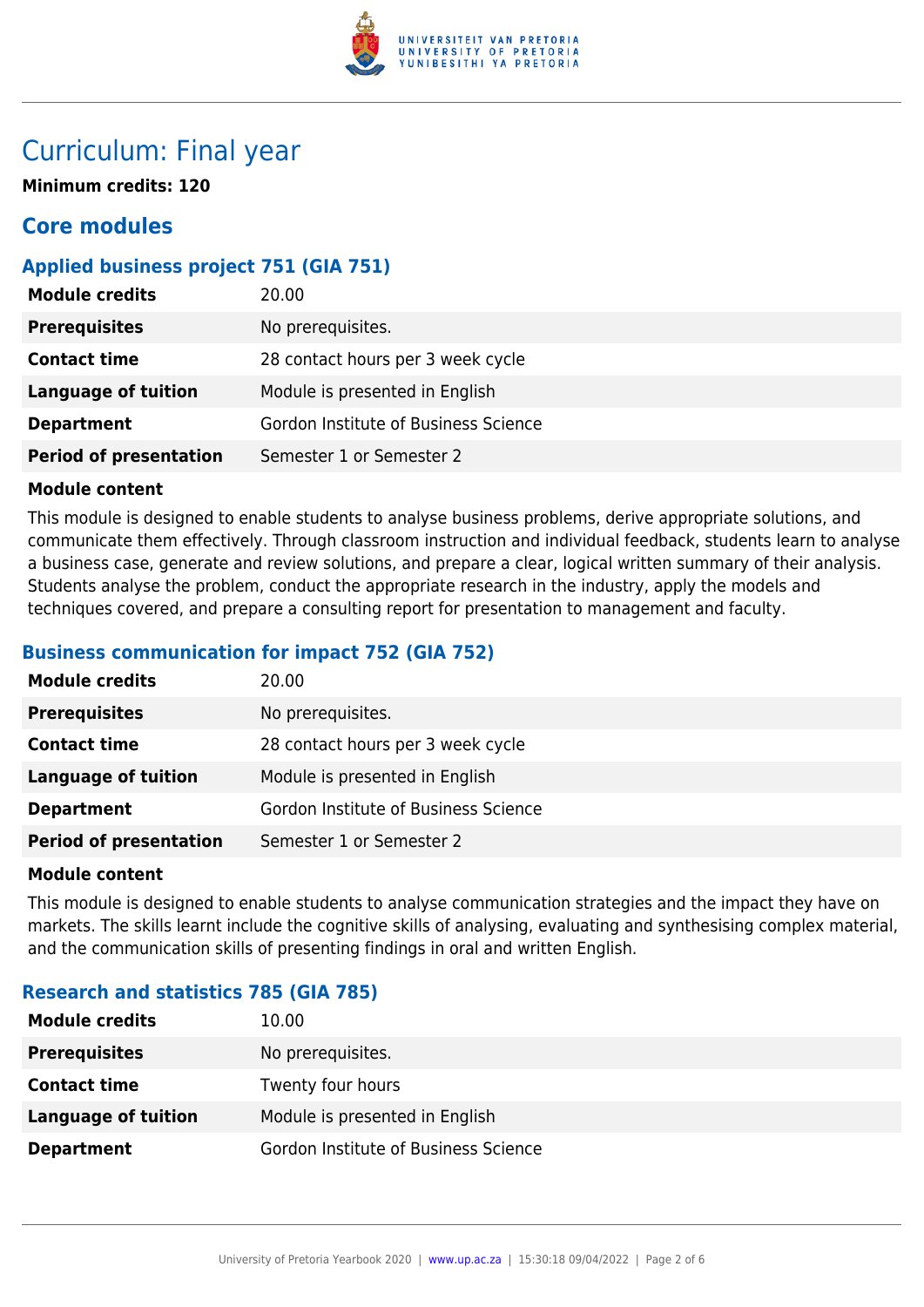

#### **Period of presentation** Semester 1 or Semester 2

#### **Module content**

This module examines statistical tools used in business decision-making. Statistical methods will be introduced in a non-technical manner and developed in business contexts. Topics will include understanding differences, predictions and associations when using statistical analysis for business decision-making. These techniques will underpin the use of univariate and multivariate techniques. Statistical computer packages play a major supporting role in statistical applications, and frequently-encountered spreadsheet and software packages will be utilised during the course of the module. You will learn how to interpret the information contained in management data, and to define and analyse management problems quantitatively. You will develop an intuitive understanding of statistical techniques through explanations of methods and interpretation of real business problems. Ultimately, if you need to consult experts in this area, you will be better able to select, evaluate and use their services.

### **Financial accounting and management 780 (GIE 780)**

| <b>Module credits</b>         | 10.00                                |
|-------------------------------|--------------------------------------|
| <b>Prerequisites</b>          | No prerequisites.                    |
| <b>Contact time</b>           | Twenty four hours                    |
| <b>Language of tuition</b>    | Module is presented in English       |
| <b>Department</b>             | Gordon Institute of Business Science |
| <b>Period of presentation</b> | Semester 1 or Semester 2             |

#### **Module content**

This module is designed to equip participants with the necessary skills to analyse and interpret financial information. An overview of the preparation of simple financial statements serves as the basis for understanding the uses and limitations of the financial reports that companies prepare for shareholders and other external agencies. Topics dealt with in-depth include the contents of financial reports, ratio analysis and cash flow analysis, in addition to specific techniques developed for prediction of financial failure and vulnerability to takeover. Actual financial statements are analysed, and participants are expected to be familiar with real cases in the current financial press. You will become familiar with how financial statements such as balance sheets, income statements, and cash flow statements are structured. Various methods of critically evaluating them in order to make conclusions about the company's financial strength or weaknesses, and future possibilities such as financial failure or the probability of takeover will be discussed.

#### **Microeconomics: Prices and markets 781 (GIE 781)**

| <b>Module credits</b>         | 10.00                                |
|-------------------------------|--------------------------------------|
| <b>Prerequisites</b>          | No prerequisites.                    |
| <b>Contact time</b>           | Twenty four hours                    |
| <b>Language of tuition</b>    | Module is presented in English       |
| <b>Department</b>             | Gordon Institute of Business Science |
| <b>Period of presentation</b> | Semester 1 or Semester 2             |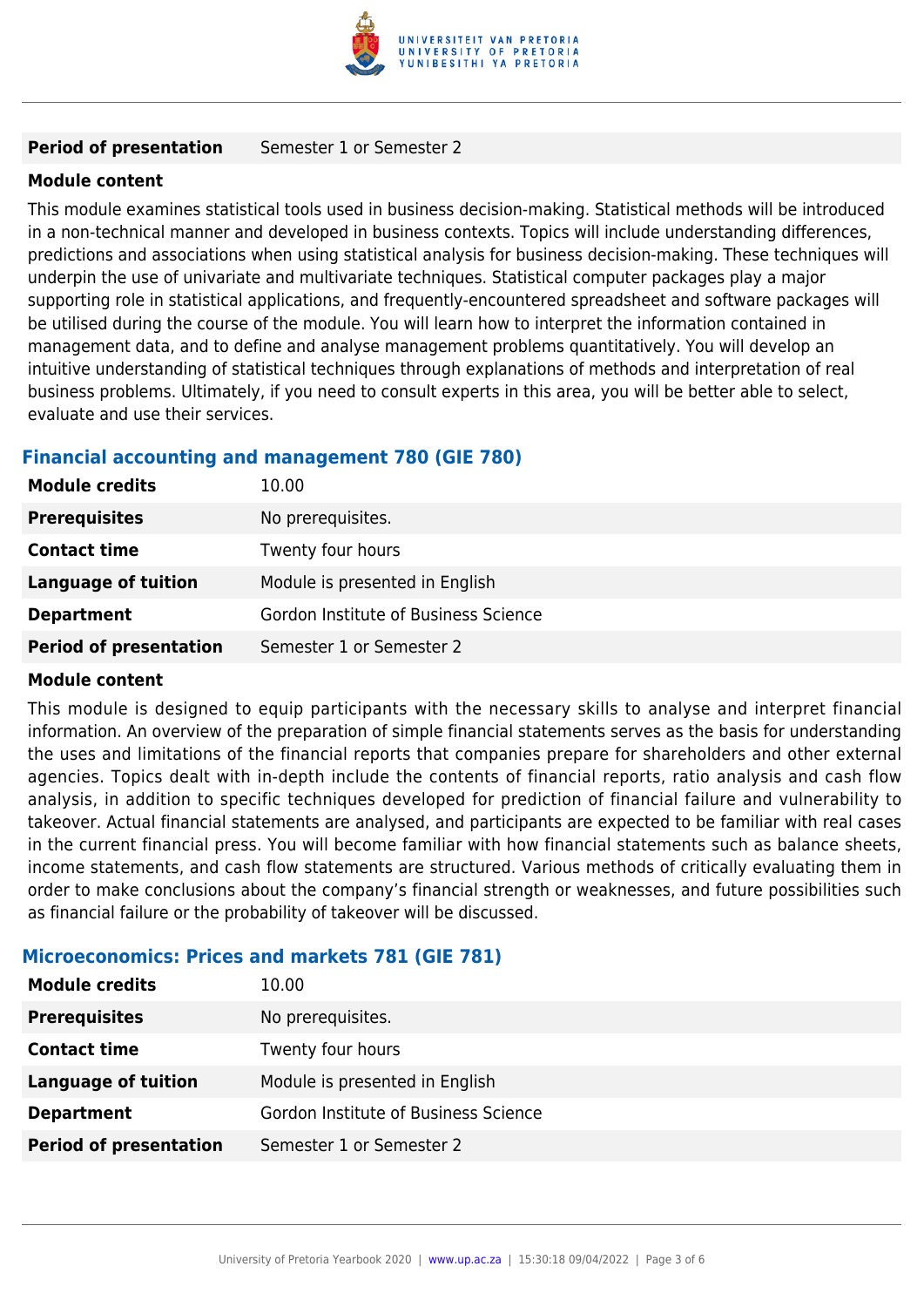

#### **Module content**

In this module students will be introduced to micro-economic theory and its application to real business situations. The aim of the course is to establish a rigorous appreciation for the main drivers of any business and to show how different variables will impact the company bottom line.The course begins by examining consumer demand. Students will examine why consumers act in a particular way, how they may react to market changes and what strategies a startup company or corporate may undertake to maximise its revenue in both the short and the long term. The course then shifts to focus on the production decisions of a company and examines in detail the different types of costs within an organisation, what variables positively and negatively affect these costs and how these costs can be managed to maximise profits and profitability. Different market structures are analysed to assist students in placing their firm and sector in an appropriate market structure thus providing useful insight into options regarding inter firm rivalry, firm interdependence and strategies to deal with competition from similar firms. The course is designed to give the student a set of tools, models and causal chains which will help them make more informed strategic decisions regarding: the pricing of their goods, their cost management, their competition strategies and options to maximise profitability.

#### **Human resources strategy 782 (GIE 782)**

| <b>Module credits</b>         | 10.00                                |
|-------------------------------|--------------------------------------|
| <b>Prerequisites</b>          | No prerequisites.                    |
| <b>Contact time</b>           | Twenty four hours                    |
| <b>Language of tuition</b>    | Module is presented in English       |
| <b>Department</b>             | Gordon Institute of Business Science |
| <b>Period of presentation</b> | Semester 1 or Semester 2             |

#### **Module content**

This module explains both how human resource systems should support the achievement of strategic objectives in context, and how line managers should manage people to achieve those objectives. Module topics include the management of strategic human resources (aligning HR and business strategy, succession planning, and the war for talent), management of HR-firm infrastructure, training and development, managing employee contributions (performance management and industrial relations), and integrating HR strategies and business strategies. The role of the line manager in managing performance will be considered, and underpinned by an overview of the causes of human behaviour in organisations. The module will include case studies to illustrate unique problems and approaches to HR strategy. You will learn the strategic value of effective management of human resources and how alternative HR strategies deliver different results.

## **Human behaviour and performance 783 (GIE 783)**

| 10.00                                |
|--------------------------------------|
| No prerequisites.                    |
| Twenty four hours                    |
| Module is presented in English       |
| Gordon Institute of Business Science |
| Semester 1 or Semester 2             |
|                                      |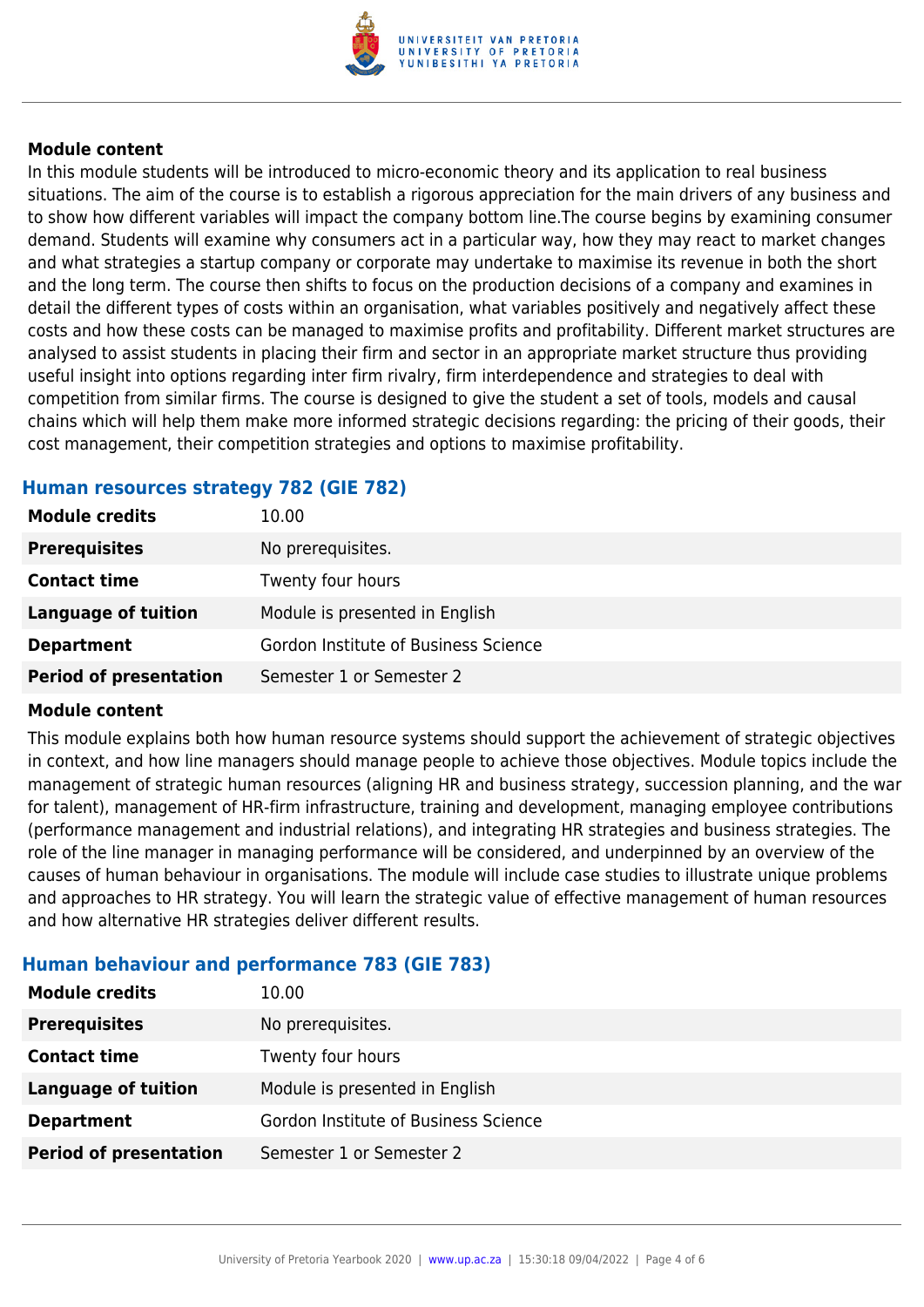

#### **Module content**

In this module students will be introduced to the dynamics of human behaviour in South African society and organisations. It will explore the dynamics of interpersonal relationships, the diversity of South African culture, the impact of the political and economic history of South Africa on human behaviour, the current and future dynamics of human interaction and processes that affect organisations, markets and society. Students will explore issues related to race, ethnicity, gender and economic status and their impact on the economy and society as a whole. Building on this understanding, students will examine effective ways of attracting, retaining and managing talented individuals when building or growing a new company in a South African context.

## **Marketing 784 (GIE 784)**

| <b>Module credits</b>         | 10.00                                |
|-------------------------------|--------------------------------------|
| <b>Prerequisites</b>          | No prerequisites.                    |
| <b>Contact time</b>           | Twenty four hours                    |
| <b>Language of tuition</b>    | Module is presented in English       |
| <b>Department</b>             | Gordon Institute of Business Science |
| <b>Period of presentation</b> | Semester 1 or Semester 2             |

#### **Module content**

This module teaches a systematic approach to marketing decision making in order to match continuously changing market opportunities with the internal resources of the company in terms of production capacity, people and finance. Key topics include understanding the market and the customers, analysing marketing opportunities, developing marketing strategies, planning marketing programmes, and assessing new directions for marketing, particularly the impact of e-business. By critically examining an extensive theoretical base of marketing literature, and reviewing local and international case studies, you will develop the skills and insights required to formulate and evaluate an effective marketing strategy within the context of overall corporate objectives. You will evaluate the changing role of marketing in the knowledge economy, and how marketing interfaces with other functional areas within the organisation.

#### **Macroeconomics: National competitiveness 785 (GIE 785)**

| <b>Module credits</b>         | 10.00                                |
|-------------------------------|--------------------------------------|
| <b>Prerequisites</b>          | No prerequisites.                    |
| <b>Contact time</b>           | Twenty four hours                    |
| <b>Language of tuition</b>    | Module is presented in English       |
| <b>Department</b>             | Gordon Institute of Business Science |
| <b>Period of presentation</b> | Semester 1 or Semester 2             |